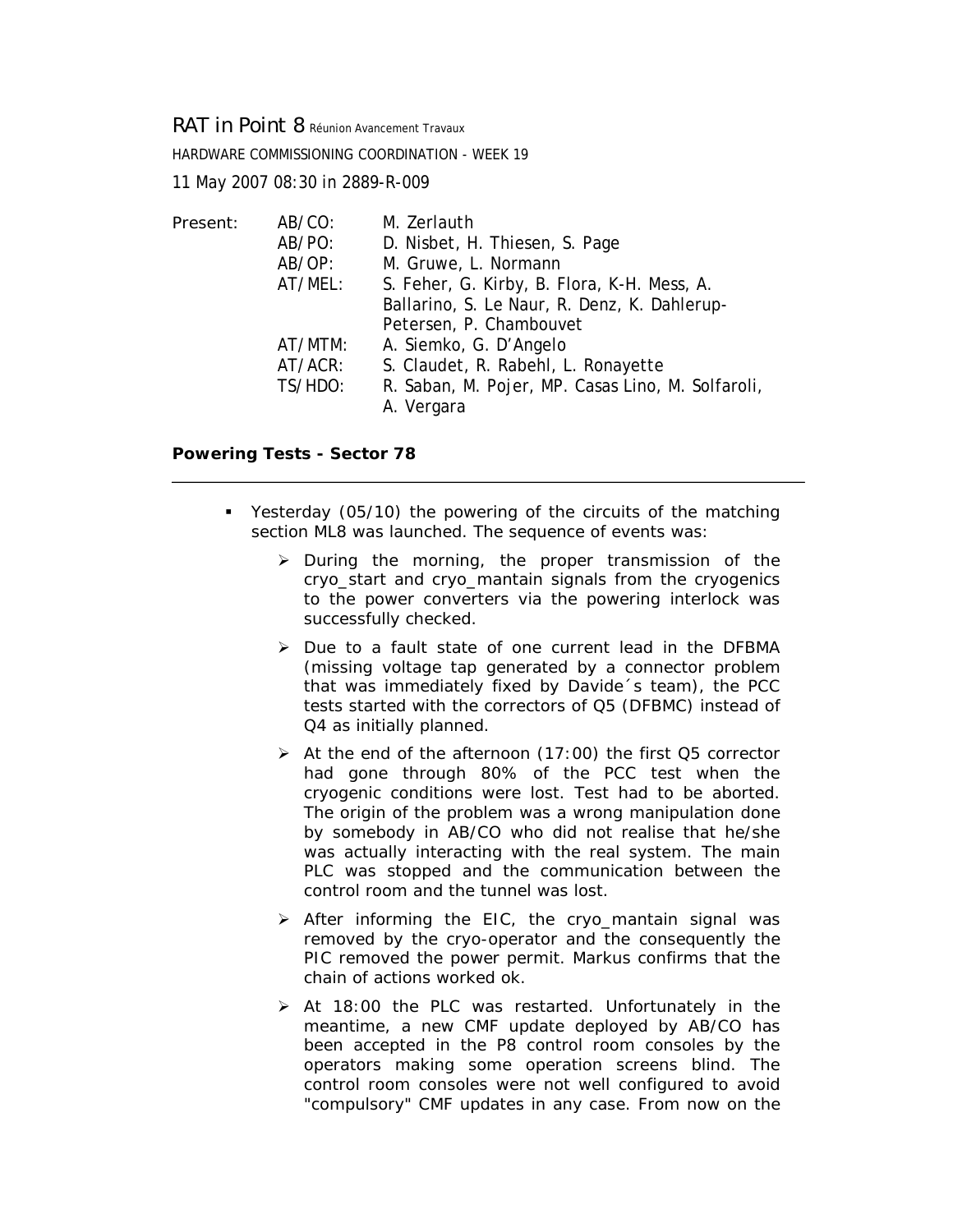list of control room machines will be added to the machines in which CMF patches are not compulsory installed and only the explicit validation from the operators will make the patch installed.

- $\triangleright$  The thunderstorm of tonight stopped the whole system again. Controls seem to be OK now and cryogenic conditions for continuing the powering of the DFBMC and DFBMA should be available by noon.
- The main conclusion taken from the events explained above is that, due to their big impact on the cooldown and the powering tests, any modification or manipulation of the control software tools must be carried out only when authorised by the EICs of cryogenics and/or HCC.
- As soon as cryogenic conditions for the matching section are recovered, AB/PO will continue with the PCC tests of the corrector circuits in Q5 and Q4.
- One could consider the possibility of starting PCC for the main 6kA Q5 circuit as soon as its 2 correctors have gone through PCC. Antonio reminds that powering Q5 may interfere with the tests on the Q4 correctors (a quench detector trip will stop the converters for the rest of circuits in the powering subsector) but it is worthy to try.
- Next meeting Monday, 14 May at 8:30 in 2889-R-009

Antonio Vergara